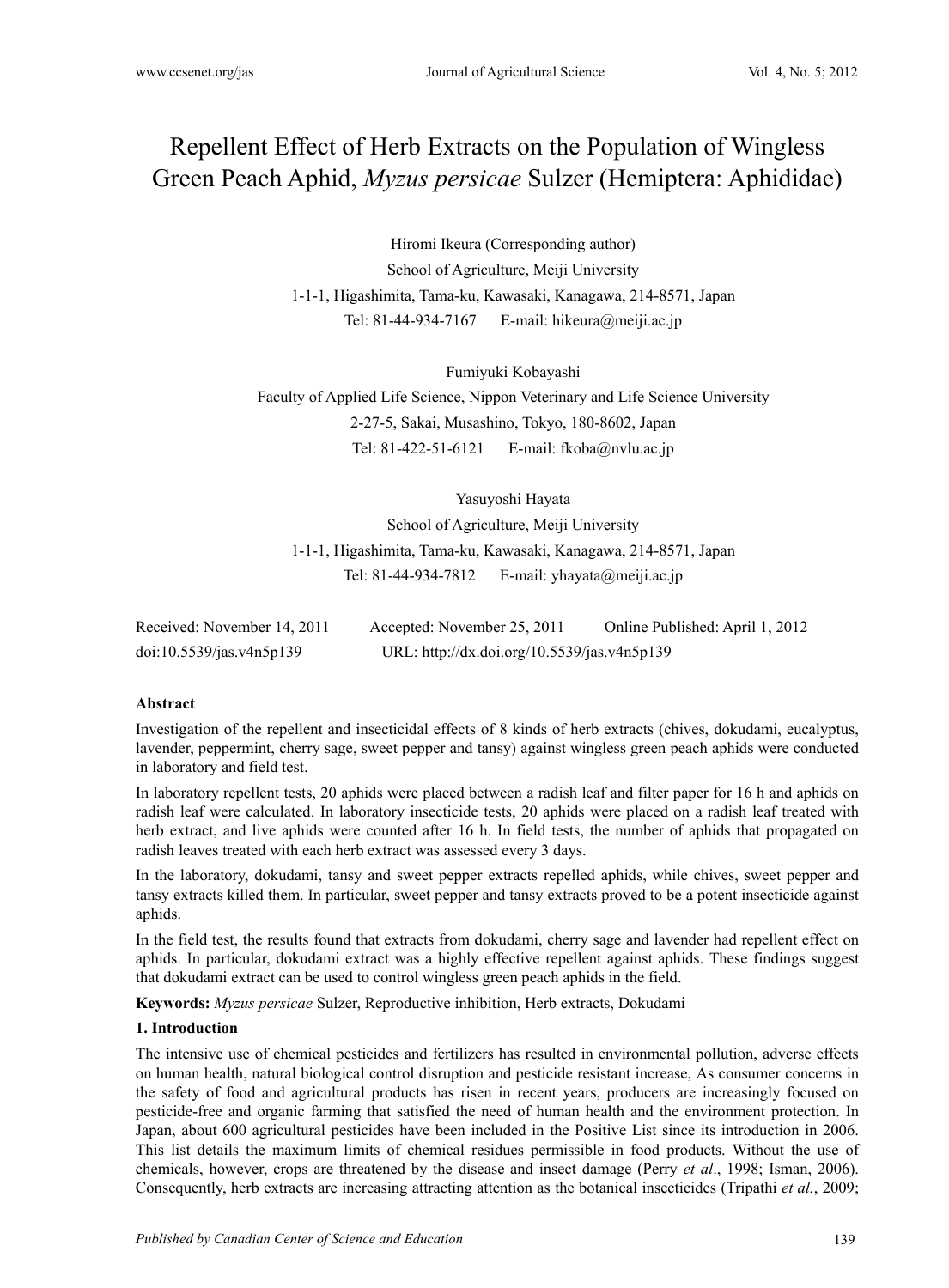# Farooq *et al.*, 2010; Schrader *et al.*, 2010).

The wingless green peach aphid (*Myzus persicae* Sulzer) is a major polyphagous pest, infecting about 100 plant species and transmitting a multitude of viral diseases worldwide, including those of solanaceae, fabaceae and brassicaceae (Feng and Isman, 1995; Hori, 1998). The aphid is a multiple reproductive pest which is difficult to be suppressed in green houses and fields (Hori and Harada, 1995). In previous studies, Hori (1996; 1999a) reported that peppermint, thyme, garlic and onion oil strongly repel *M. persicae* and that the volatile constituents of essential oils of garlic and onion may inhibit *M. persicae* from settling on plants. Moreover, Hori (1999c) suggests that polyphagous aphids such as *M. persicae* have a tendency to locate their host plants medium mainly by visual cue, avoiding the odors of some non-host plants. Thus, the olfactory behavior of aphids against host plant odors is related to host proximity.

Repellency tests were carried out using alate aphids because non-alate virus-transmitting aphids can spread disease widely. However, apterous aphids propagate throughout the year. To date, there are only a few studies on the repellent and insecticidal activity of herb extracts on aphids (Hori and Harada, 1995; Hori, 1999a; 1999b).

The goal of this study was to develop a biological pesticide alternative to chemical insecticide for future use. Specific objective was to assess the repellent effects of 8 kinds of herb extracts (chives, dokudami, eucalyptus, lavender, peppermint, cherry sage, sweet pepper and tansy) from companion plants against wingless green peach aphids.

# **2. Materials and Methods**

## *2.1 Insect*

Wingless green peach aphids (*M. persicae* Sulzer) were collected around the Prefectural University of Hiroshima and were reared on radish plants at 25 °C under a L16:D8 photoperiod in an incubator until reaching 1.8–2.0 mm in length after which they were used in the experiments.

## *2.2 Plant*

Radish 'Comet' (*Raphanus sativus* var. *sativus*) was purchased from Takii Seed Co. (Kyoto, Japan), seeded in black polyethylene pods and grown for 15 days.

## *2.3 Herbs*

Peppermint (*Mentha piperita* L.), cherry sage (*Salvia microphylla* L.), dokudami (*Houttuynia cordata* L.), sweet pepper (*Capsicum annuum* L.), eucalyptus (*Eucalyptus globules* L.), lavender (*Lavandula intermedia* L. 'Super sapphire blue'), chives (*Allium schoenoprasum* L.) and tansy (*Tanacetum vulgare* L.) were used. Peppermint, cherry sage, sweet pepper, lavender and chive seedlings were purchased from Miyoshi garden. Tansy seedlings were obtained from the Herb Garden of the Prefectural University of Hiroshima. Dokudami was collected around the Prefectural University of Hiroshima. Eucalyptus seeds were purchased from Chugoku Seed Co. Ltd. (Shobara, Japan).

## *2.4 Herb Extracts*

Fresh herb leaves (10 g) were homogenized with 40 ml of 50% EtOH for 24 h and filtered to obtain a herb extract. The control was 25% EtOH solution. Each herb extract was added to a spreading agent (Dain®, Sumitomo Chemical Co. Ltd., Osaka, Japan). The extractions of each herb were performed in three replications.

## *2.5 Laboratory Repellent Test*

Optimum growth conditions for the green peach aphid (25 °C, D8:L16) were set in a climate-controlled chamber. Then, 20 aphids were placed on filter paper and 0.5 ml of herb extract was applied to a radish leaf. Aphids were calculated to move on the radish leaf after 16 h. Experiments for each extract were performed in ten replications.

## *2.6 Laboratory Pesticide Test*

Experimental conditions were the same as those for the repellent experiment. Twenty aphids were placed on radish leaves in a petri dish and 0.5 ml of each herb extract was applied. Live aphids were counted after 16 h. Experiments for each extract were performed in ten replications.

## *2.7 Field Test*

Radish seedlings for the field test were seeded in 12-cm diameter pots on October 1 and were harvested on November 3, 2009. The dorsal and ventral leaf surfaces of radish seedlings (4 leaves) were coated with 2 ml of herb extract diluted 2-fold with water and control solution (25% EtOH) once every 3 days. Aphid source plants were propagated in other plant pots. Four pots of each herb extract were placed around one aphid-infested radish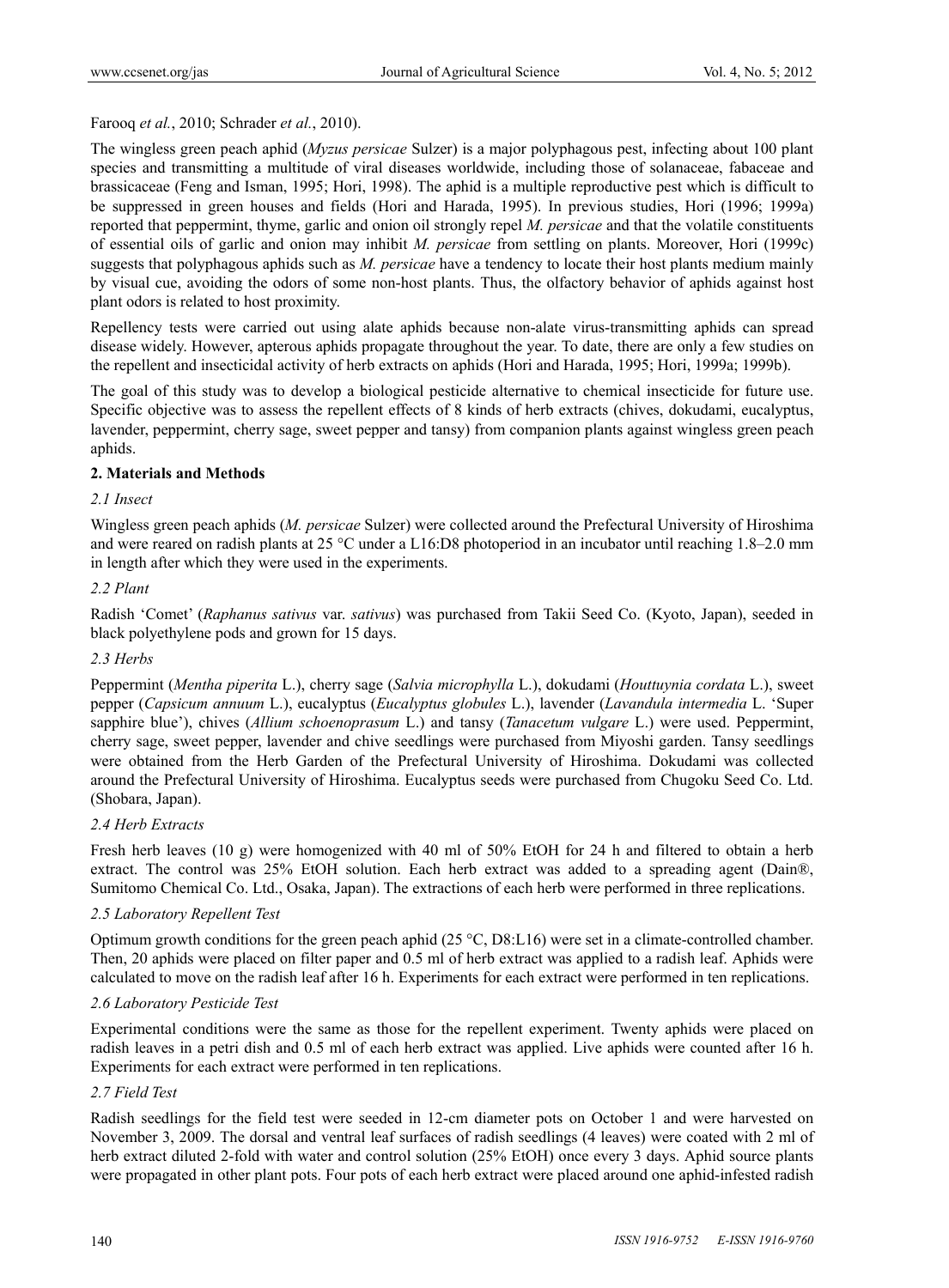pot (Fig. 1). The total number of aphids on each radish plant was calculated from day 1 to day 21. Experiments for each extract were performed in four replications.

#### *2.8 Statistical Analysis*

Statistical differences between treatments were assessed using ANOVA, followed by Tukey-Kramer honestly significant difference (HSD) comparison (P<0.05).

#### **3. Results**

The repellent effect of each herb extract on *M. persicae* in laboratory is shown in Fig. 2A. Dokudami, tansy and sweet pepper extracts had a significantly high repellent effect.

The insecticidal effect of each herb extract on *M. persicae* in laboratory is shown in Fig. 2B. Tansy, sweet pepper, dokudami and chives, in particular, tansy extracts had a high insecticidal effect against aphids.

The number of *M. persicae* on radish leaves coated with herb extract in the field is shown in Table 1. The number of aphids on leaves treated with different herb extracts and the control was equal until day 13, but changed after day 16. Dokudami extract significantly prevented and completely repelled an increase in aphids by day 21. Lavender extract significantly prevented an increase of aphids the number at day 16. Cherry sage extract repelled aphids from day 16. Peppermint extract increased the number of aphids at day 16, but decreased the number from day 19. These results show that dokudami extract had the highest repellency, followed by sage and lavender extracts.

#### **4. Discussion**

The present findings suggest that chives extract may contain insecticidal compounds. *Aphis fabae* Scopoli living on plants of the Brassicaceae family has been shown to be repelled by tansy extract (Nottingham, et al., 1991). *M. persicae*, on the other hand, is known as a major aphid species that attacks Capsicum spp. (Weintraub, 2007). In the present study, *M. persicae* was repelled and killed by sweet pepper extracts in the closed space such as a laboratory. To date, there are no studies on repellent and insecticidal activity of tansy and sweet pepper extract against *M. persicae.* These results indicate that tansy and sweet pepper extracts are effective for repelling *M. persicae* in the laboratory.

The extracts that prevented an increase in aphids in the field––dokudami, cherry sage and lavender––were different from the effective extracts in the laboratory. We compared the repellent effect between laboratory and field tests. In the laboratory, which is a closed system; pest behavior and food selection is impossible. In contrast, the field is an open system, and pest behavior and food selection is possible; therefore, pests can seek out places with a rich food supply if food quality in a particular location is poor. In addition, *M. persicae* aphids use visual cues such as plant size, shape and color to search for host plants, with non-host plant odor serving only as an avoidance measure (Hori, 1999c). There was no significant difference between each herb extract and the control until day 13, because it was assumed that aphids entered the larval stage when they colonized the radish after moving from the source plant. From day 13, dokudami, cherry sage and lavender extracts continued to prevent an aphid increase, indicating their potential to protect against aphid damage.

Peppermint extract had an immediate effect on reproductive inhibition of aphids, since although peppermint extract increased the number of aphids at 16 day, it significantly decreased the number thereafter. Hori (1996) described that mint inhibited the sucking ability of aphids but did not repel them. The mint extract treatment inhibited the sucking activity of aphids causing them to move on to other host plants, likely because the host plant odor was masked by the mint extract.

The chives extract had a slow reproductive inhibiting effect since the number of aphids increased rapidly at day 16 and dramatically decreased from day 19 to day 21. Hori and Harada (1995) suggested that compounds in Allium genus plants play a role in repelling aphids. However, the reason that their data are not concomitant with ours was likely attributed to the use of a solvent which could not extract the repellent from the chives in our study.

Of all the herbs, dokudami extract resulted in the lowest number of aphids throughout the field test period and proved to be a strong repellent against *M. persicae*. This result supports the finding that aphids did not settle on dokudami plants (Hori and Harada, 1995). Hori and Komatsu (1997) propose that components in essential oil have either a repellent or attractant effect on insects and that these compounds have various functions such as masking host plant odors.

In the future, we plan to identify repellent and insecticidal compounds in dokudami, tansy and sweet pepper and to elucidate their respective repellent and insecticidal mechanisms.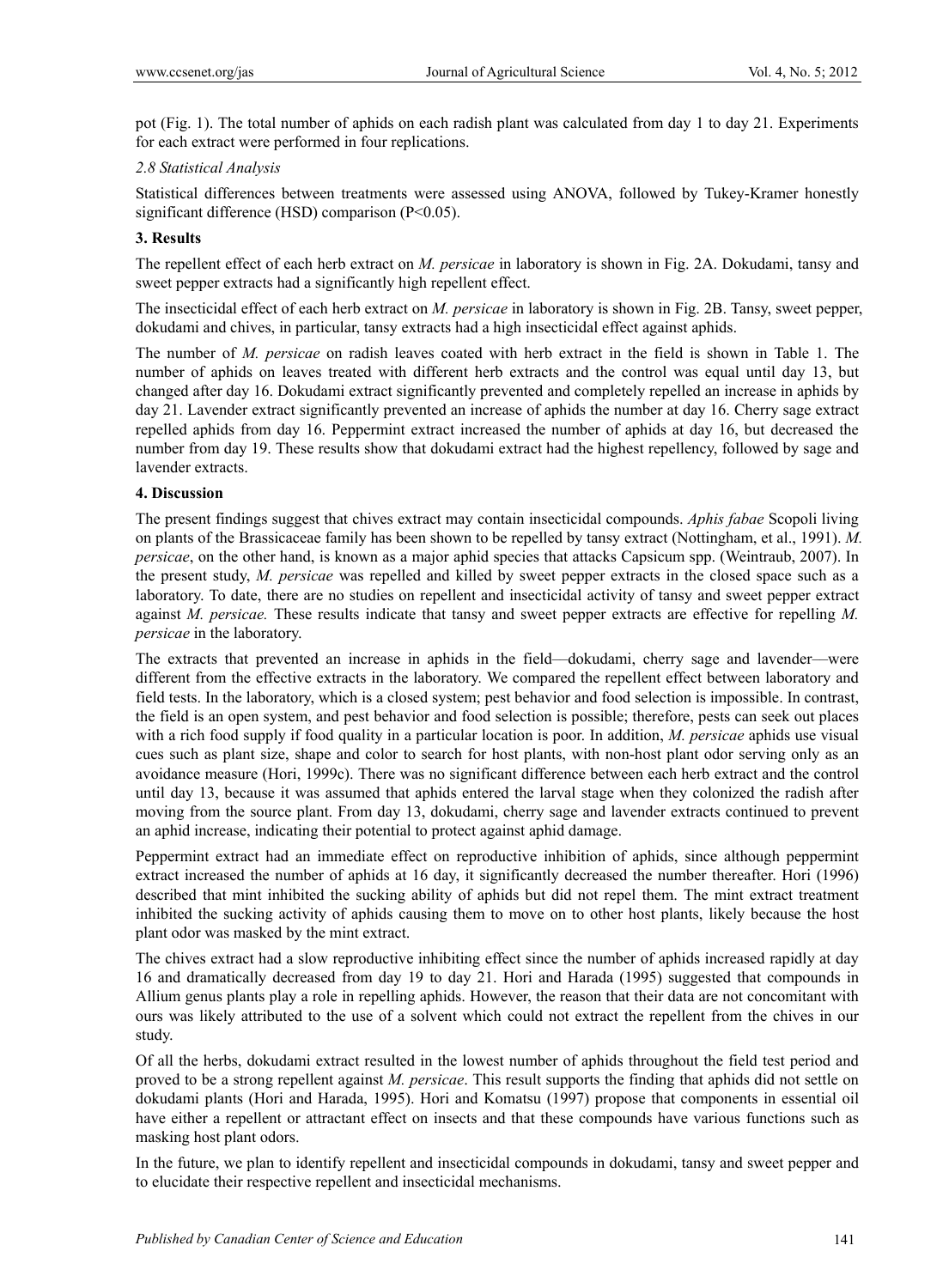## **References**

Farooq M, Jabran K, Cheema ZA, Wahid A & Siddique KHM. (2010). The role of allelopathy in agricultural pest management. *Pest Management. Science, 67*, 493-506. http://dx.doi.org/10.1002/ps.2091

Feng R & Isman MB. (1995). Selection for resistance to azadirachitin in the green peach aphid, *Myzuspersicae*.*Experientia*, *51*, 831-833. http://dx.doi.org/10.1007/BF01922438

Hori M & Harada H. (1995). Screening plants resistant to green peach aphid, *Myzuspersicae* (Sluzer) (Homoptera: Aphididae). *Applied Entomology and Zoology*, *30*, 246-249.

Hori M. (1996). Settling inhibition and insecticidal activity of garlic and onion oils against *Myzuspersicae* (Sluzer) (Homoptera: Aphididae). *Applied Entomology and Zoology*, *31*, 605-612.

Hori M & Komatsu H. (1997). Repellency of rosemary oil and its components against the onion aphid, *Neotoxopteraformosana* (TAKAHASHI) (Homoptera, Aphididae). *Applied Entomology and Zoology*, *32*, 303-310.

Hori M. (1998). Repellency of rosemary oil against *Myzuspersicae* in a labolatory and in a screenhouse.*Journal of Chemical Ecology*, *24*, 1425-1432. http://dx.doi.org/10.1023/A:1020947414051

Hori M. (1999a). Antifeeding, settling plants resistant to green peach aphid, *Myzuspersicae* (Sluzer) (Homoptera: Aphididae). *Applied Entomology and Zoology*, *34*, 113-118.

Hori M. (1999b). The effects of rosemary and ginger oils on the alighting behavior of *Myzuspersicae* (Sluzer) (Homoptera: Aphididae) and on the oncidence of yellow spotted streak. *Applied Entomology and Zoology*, *34*, 351-358.

Hori M. (1999c). Role of host plant odors in the host findings behaviors of aphids. Applied Entomology and Zoology, *34*, 293-298.

Isman MB. (2006). Botanical insecticides, detterrents, and repellents in modern agriculture and an increasingly regulated world. *Annual Review of Entomology*, *51*, 45-66. http://dx.doi.org/10.1146/annurev.ento.51.110104.151146

Nottingham SF, Hardie J, Dawson GW, Hick AJ, Pickett JA, Wadhams LJ & Woodcock CM. (1991). Behavioral and electrophysiological responses of aphids to host and nonhost plant volatiles. *Journalof Chemical Ecology, 17*, 1231-1242. http://dx.doi.org/10.1007/BF01402946

Perry AS, Yamamoto I, Ishaaya I & Perry RY. (1998). Insecticides in agriculture and environment: *Retrospects and Prospects*. Springer-Verlag, Berlin.

Schrader KK, Andolfi A, Cantrell CL, Cimmino A, Duke SO, Osbrink W, Wedge DE & Evidente A. (2010). A survey of phytotoxic microbial and plant metabolites as potential natural products for pest management. *Chemistry & Biodiversity*, *7*, 2261-2280. http://dx.doi.org/10.1002/cbdv.201000041

Tripathi AK, Upadhyay S, Bhuiyan M & Bhattacharya RR. (2009). A review on prospects of essential oils as biopesticide in insect-pest management. *International Journal of Physiology, Pathophysiology and Pharmacology*, *1*, 52-63.

Weintraub PG. (2007). Integrated control of pests in tropical and subtropical sweet pepper production. Pest Management Science, *63*, 753-760. http://dx.doi.org/10.1002/ps.1366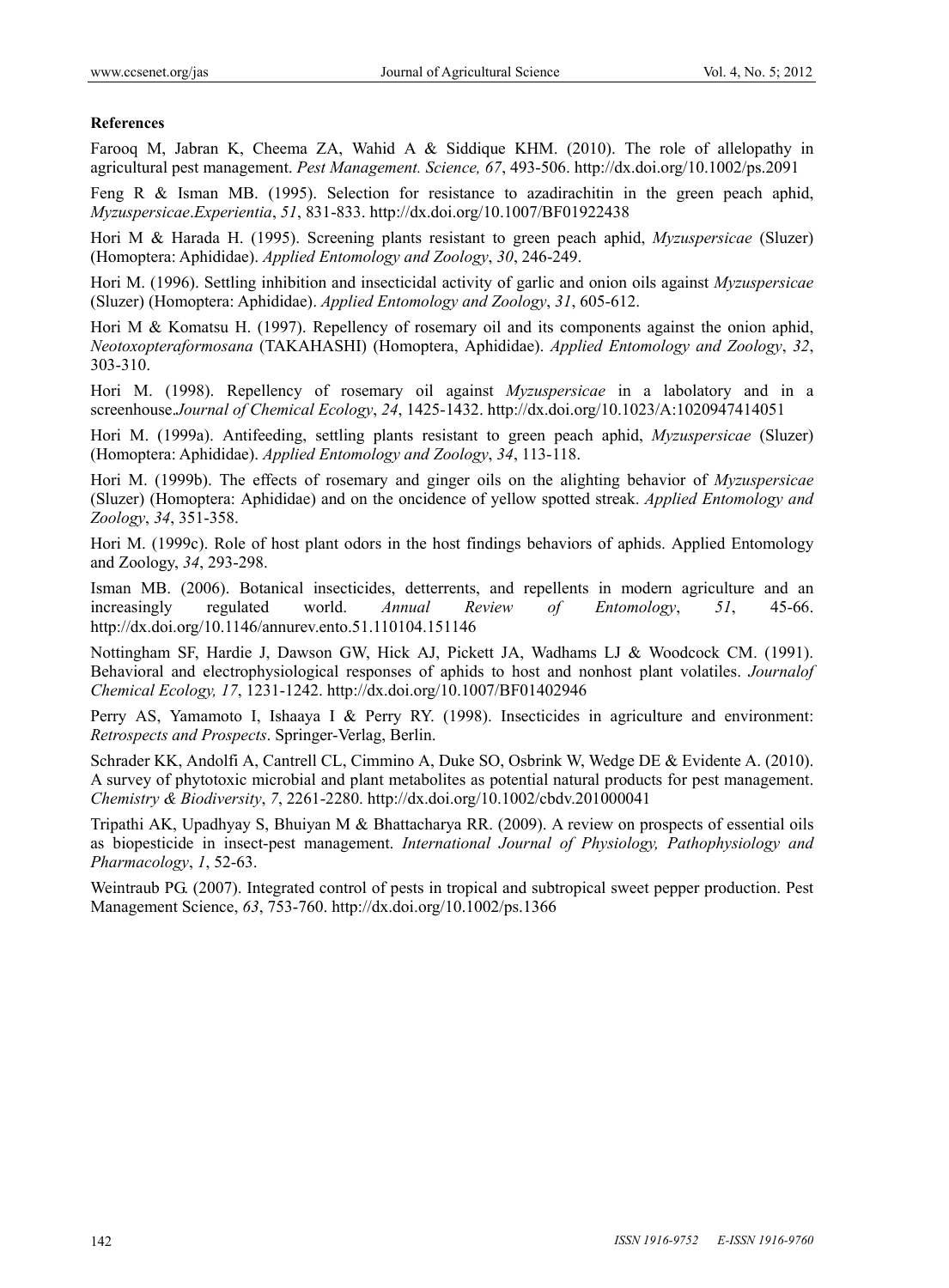|                                                    |                                                                         |                                    |                                 |                             | the number of aphid on leaves (average $\pm$ standard deviation) |                                 |                                  |                                            |                                   |
|----------------------------------------------------|-------------------------------------------------------------------------|------------------------------------|---------------------------------|-----------------------------|------------------------------------------------------------------|---------------------------------|----------------------------------|--------------------------------------------|-----------------------------------|
| Plant materials                                    | $1d$ avs <sup><math>2</math></sup>                                      | 4days                              | 7days                           |                             | 10days                                                           | 13 days                         | 16days                           | 19days                                     | 21days                            |
| eucalyptus                                         | $5 + 21$                                                                | $\pm 0.7$                          | $1.5 \pm 1.1$<br>d              | $\boldsymbol{\mathfrak{a}}$ | ß<br>$2.8 \pm 2.6$                                               | $\mathfrak{a}$<br>$1.8 \pm 1.9$ | $34.5 \pm 1.5$ b $139.0 \pm 7.5$ | d                                          | ß<br>$163.0 \pm 0.0$              |
| dokudami                                           | $3.8 \pm 4.2$                                                           | $\frac{1.5}{1}$                    | $0.5 + 0.5$<br>ß                | a                           | ß<br>$1.0 \pm 0.0$                                               | $\mathfrak{a}$<br>$9.7 \pm 6.3$ | $3.5 \pm 1.5$ b                  | $9.0 \pm 9.0$ b                            | م<br>$0.0 \pm 0.0$                |
| cherry sage                                        | $1.0 \pm 1.0$                                                           | ± 3.5                              | $2.5 \pm 2.1$<br>ß              | ß                           | ß<br>$\pm 2.9$<br>3.8                                            | $\approx$<br>$\pm 2.8$<br>23    | 7.3 $\pm$ 8.2 b                  | $\overline{\phantom{0}}$<br>$13.5 \pm 8.3$ | م<br>$13.5 \pm 7.2$               |
| tansy                                              | $-5.15$                                                                 | $\overline{1.7}$<br>$\overline{+}$ | $2.5 \pm 1.8$<br>a              | ß                           | ß<br>$4.0 \pm 1.9$                                               | $\mathfrak{a}$<br>$2.0 \pm 1.2$ | $133.3 \pm 81.5$ a               | $69.0 \pm 14.7$ a                          | ß<br>$36.0 \pm 20.2$              |
| sweet pepper                                       | $6.5 + 0.5$                                                             | $\pm$ 1.5                          | $\pm$ 1.3<br>$\ddot{1}$<br>ß    | ß                           | ß<br>$1.0 \pm 6.5$                                               | $11.7 \pm 11.6$ a               | $58.0 \pm 25.9$ a                | $\approx$<br>$126.5 \pm 22.5$              | $\frac{d}{dt}$<br>7.0 $\pm$ 6.0   |
| chives                                             | $2.8 \pm 3.1$                                                           | $2.5 +$                            | $\pm$ 4.1<br>$\frac{4}{0}$<br>ß | ß                           | a<br>$\pm$ 4.2<br>63                                             | $15.8 \pm 12.3$ a               | $127.3 \pm 67.4$ a               | ß<br>$120.3 \pm 4.0$                       | $\mathfrak{a}$<br>$24.0 \pm 20.0$ |
| peppermint                                         | $1.3 \pm 1$                                                             | ± 3.3<br>2.5                       | $2.0 \pm 0.7$<br>ß              | ß                           | ß<br>$2.9 \pm$<br>58                                             | $\approx$<br>$4.3 \pm 6.3$      | 56.8 $\pm$ 40.7 a                | م<br>$\pm$ 9.0<br>14.5                     | م<br>± 9.4<br>15.8                |
| lavender                                           | [ +<br>1                                                                | $\pm 0.8$<br>$\tilde{\Xi}$         | $\pm$ 3.0<br>33<br>ß            | a                           | $\mathfrak{a}$<br>$10.5 \pm 13.1$                                | ß<br>± 5.7<br>$4.\overline{3}$  | $13.5 \pm 9.5$ b                 | $20.7 \pm 12.9$ b                          | $11.5 \pm 11.9$ b                 |
| control                                            | a<br>$0.5 \pm 0.9$                                                      | ± 2.6<br>2.5                       | $1.5 \pm 0.9$<br>ß              | $\mathfrak{a}$              | $\mathfrak{a}$<br>$3.5 \pm 2.7$                                  | $\mathfrak{a}$<br>$8.0 \pm 8.0$ | $124.0 \pm 14.0 a$               | $156.0 \pm 34.0 a$                         | $\mathfrak{a}$<br>$89.5 \pm 9.5$  |
| <sup>2</sup> Days after palced aphid source plant. |                                                                         |                                    |                                 |                             |                                                                  |                                 |                                  |                                            |                                   |
|                                                    | <sup>y</sup> Different letters indicate a difference significant at the |                                    |                                 |                             | he 5% level by Turkey-Kramer test among plant materials (n=5).   |                                 |                                  |                                            |                                   |

|  | Table 1. Number of aphids on radish leaves sprayed with herb extracts in the field |  |  |
|--|------------------------------------------------------------------------------------|--|--|
|  |                                                                                    |  |  |